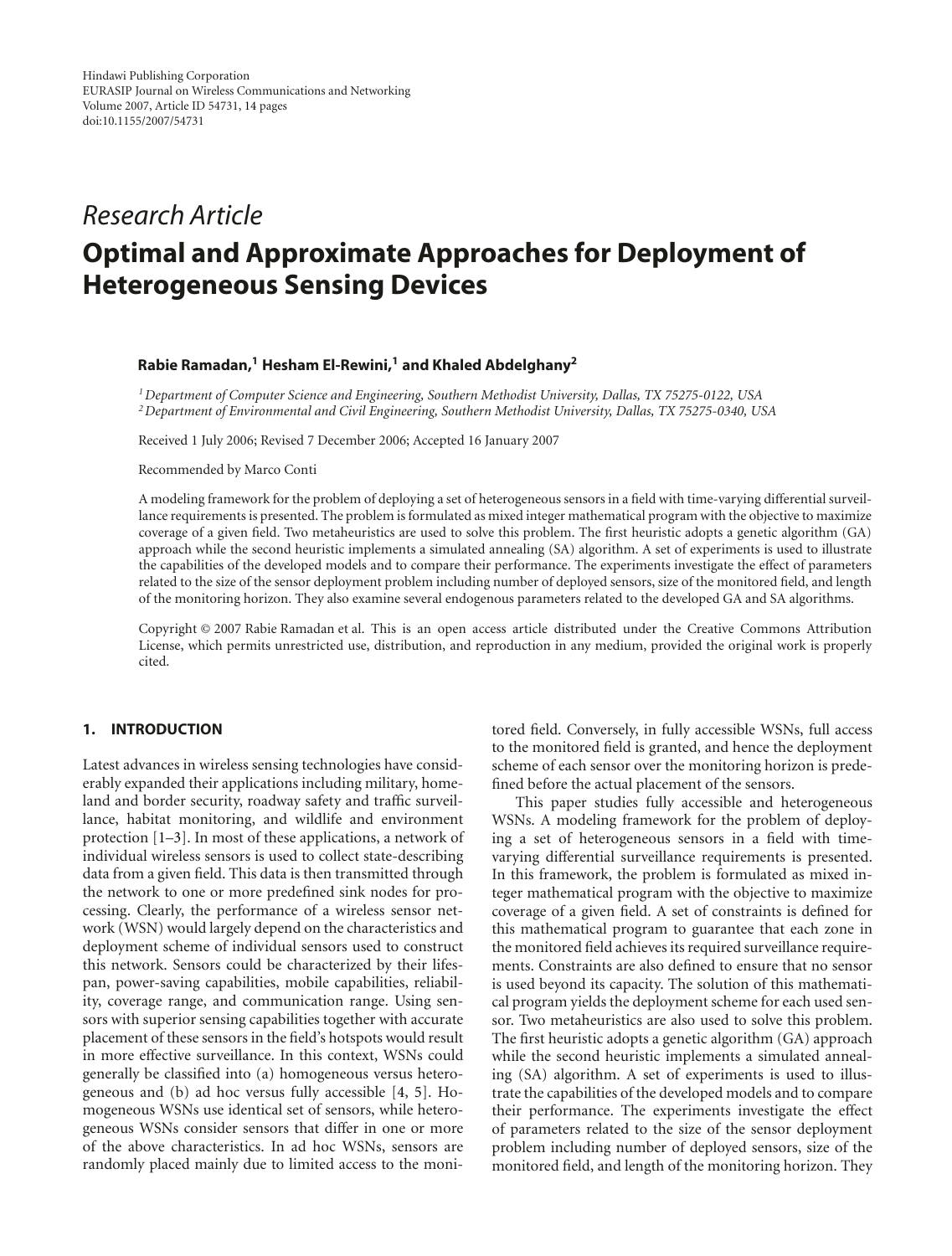also examine endogenous parameters related to the developed GA and SA algorithms.

The contribution of this research work is fourfold. First, the modeling framework considers the deployment of heterogeneous set of sensors. Most existing sensor deployment algorithms assume the deployment of identical sensors (e.g., see [\[1,](#page-12-1) [6,](#page-12-5) [7\]](#page-12-6)). Thus, a more general framework is needed for large-scale surveillance operations in which multiple sets of heterogeneous sensors are integrated in one deployment plan. Second, main characteristics of the sensors such as lifespan, power saving and mobile capabilities, and reliability are explicitly considered. Third, the framework considers monitored fields with time-varying differential surveillance requirements. In other words, the framework develops a deployment scheme that is responsive to the temporalspatial variation in the criticality of the different zones of the monitored field. Finally, developed algorithms in this framework generate near-optimal solution for large-size deployment problems in reasonable running time, which enables the use of these algorithms in applications that require realtime sensor deployment.

Early contribution to the problem of surveillance device deployment returns to Chvátal [[8](#page-12-7)] who introduced the *art gallery problem*. In this problem, the goal is to determine the minimum number of observers required to secure an art gallery with a nonuniform geometry. Different versions of this problem have been studied to include mobile guard and guards with limited visibility (e.g., see [\[9\]](#page-12-8)). Nonetheless, research in the area of sensing devices deployment has rapidly advanced with the emergence of wireless sensors networks. Most of the research work in this area has concentrated on studying the optimal formation of a WSN that can be used to collect data from a given field and to transmit this data to one or more sink points (e.g., [\[10](#page-12-9), [11](#page-12-10)]). For example, Chakrabarty et al. [\[10\]](#page-12-9) proposed a mathematical programming approach for sensor and target locations in distributed sensor networks. The formulation assumes homogenous sensing devices with perfect accuracy. Isler et al. [\[12](#page-12-11)] proposed concurrent and incremental deployment methods using sampling theory in which new nodes are deployed based on samples taken from some other randomly deployed nodes. Liu and Mahapatra [\[13\]](#page-13-0) proposed an integer linear program to maximize the overall lifetime of WSNs. A heuristic is proposed where nodes are forced to send collected data as far as they could and bypass some intermediate nodes to save their energy. Hu et al. [\[14\]](#page-13-1) proposed the deployment of superior set of sensors, called microservers in a hybrid deployment framework. These microservers are used to filter and route the data in order to reduce the load on other devices. Lee et al. [\[15](#page-13-2)] show mathematically and using simulation that using sensors with different lifetime might prolong the overall wireless sensor network's lifetime.

Deployment of mobile nodes has been described in several contexts. One common approach assumes availability of a superior leader that guides several mobile sensor nodes to their deployment positions. Wang et al. [\[16\]](#page-13-3) proposed an algorithm that uses mobile nodes to cover the blind spots in the monitored area based on static nodes bidding data. In addition, Poduri and Sukhatme [\[17](#page-13-4)] introduced an algorithm based on artificial potential fields for self-deployment of mobile sensor nodes. The algorithm aims to achieve maximum coverage of the monitored fields. Furthermore, Howard et al. [\[18](#page-13-5)] presented an incremental deployment approach that uses the information gathered from previously deployed nodes in unknown environment to guide deploying the rest of the nodes. Issues related to sensors reliability are presented in [\[19](#page-13-6)[–21](#page-13-7)] considering the deployment of stationary sensing devices with imprecise detection capabilities. The objective is to maximize coverage of the monitored field for target detection using a set of devices with probabilistic precessions. In addition, the effect of sensors aging on coverage performance is studied in [\[22](#page-13-8)]. Furthermore, example of deploying sensors with self-scheduling (state-switching) capability for energy saving can be found in [\[23](#page-13-9), [24](#page-13-10)]. The goal is to prolong the network lifetime through scheduling sensor nodes to be inactive during periods with slow or no activities (e.g., off-peak periods).

Maximizing coverage is one of the fundamental objectives of most sensor networks. Nonetheless, coverage is considered in different contexts in the literature. For example, Cardei and Wu [\[11](#page-12-10)] categorized the coverage in static wireless sensor networks into area, point, and barrier coverage. Gage [\[25\]](#page-13-11) classified the coverage into blanket, barrier, and sweep coverage. In addition, Huang and Tseng [\[26](#page-13-12)] considers the coverage as a decision problem that determines whether every point is covered by at least *k* sensors, where *k* is predefined. This concept is extended by Zhou et al. [\[27\]](#page-13-13) considering *k*-connected coverage in which *k* sensors are connected. Moreover, Poduri and Sukhatme [\[17](#page-13-4)] measure the sensor network quality of service by finding the uncovered or low observed areas and highly observed areas in the monitored field. In this paper, the definition of coverage is slightly different. Coverage refers to monitoring the highest important areas in the deployment field by the highest reliable sensors. For example, in border security applications, covering the mountain areas might not be as important as covering the flat areas that people or vehicles can easily pass through. Thus, we use higher reliable sensors in covering hotspots in the monitored filed.

The paper is organized as follows. The sensor deployment problem is formally defined and modeled in [Section 2.](#page-1-0) [Section 3](#page-2-0) describes the optimal solution approach for this problem. [Section 4](#page-3-0) presents the GA and SA algorithms used to solve this problem. Experiments that illustrate the performance of these algorithms are presented in [Section 5.](#page-6-0) Finally, the paper concludes in [Section 6.](#page-12-12)

# <span id="page-1-0"></span>**2. PROBLEM DEFINITION AND MODELING**

A field *F*(*A*) is given to be monitored for a time horizon *T* using a set of heterogeneous sensing/surveillance devices *S*. This monitored field is divided into a number of zones *A*. Each zone  $i \in A$  is associated with a time-varying weight function  $w_i^t$ , where  $t \in T$ . This weight function defines the importance of the observations (surveillance requirement) in this zone over the horizon *T*. The given sensors may differ in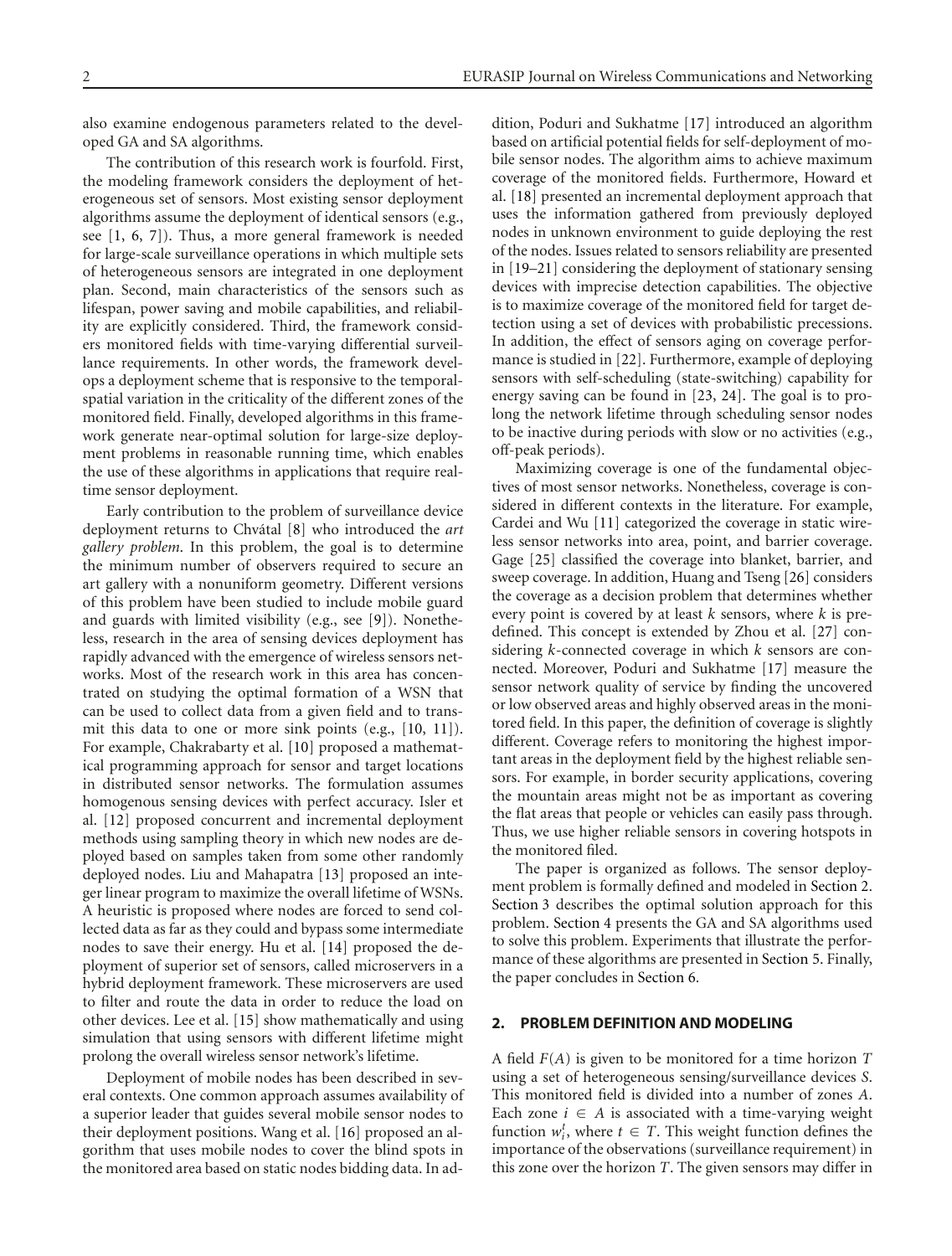their capabilities such as lifespan, allowed number of stateswitching, allowed number of moves, and reliability. Moreover, sensor movement cost, described in terms of loss in the sensor's energy, may differ based on the length and the time of the move. A sensor's lifespan *Ls* is measured by the initial energy of sensor *s*. The cost factor *es* in terms of energy is associated with each lifetime unit when sensor *s* is being activated at any unit of time. In addition, sensors are assumed to have limited number of state-switching *Ps* in which a sensor *<sup>s</sup>* <sup>∈</sup> *<sup>S</sup>* changes its state from "on" to "off" or vice versa. For example, a sensor  $s \in S$  could be switched to "off" at time  $t \in T$  to save its lifetime (energy) for other time periods and zones with higher security requirement.

Moreover, a sensing device could be stationary or mobile. If a stationary device is deployed on a zone  $i \in A$ , this device is assumed to remain in this zone for the entire lifespan of the device. On the contrary, a mobile sensor can cover multiple zones over a time period *T*. All mobile devices are assumed to have no restrictions on the start or the end locations of their deployment, but they have restrictions *Ms* per sensor on the number of moves from zone to another. A sensor transfer between two zones is assumed to be associated with a cost. This cost is expressed in terms of the loss in the device's energy  $E_{sij}^t$ . Nevertheless, each sensor  $s \in S$  is characterized by a predefined reliability  $R_s^t$  that typically changes over time.

A limited set of heterogeneous sensing devices in terms of  $R_s^t$ ,  $L_s$ , and  $P_s$  is given in addition to the movement cost  $E_{si}^t$ and the lifetime cost *es*; the objective is to determine their optimal deployment scheme such that the field coverage is maximized. Coverage is maximized when observations with the highest importance are collected. At the same time, sensors with high reliability are assigned to high weight zones. Nevertheless, the coverage is also maximized by serving a zone with only one sensor at any given time and by keeping the sensors active as much as possible.

# <span id="page-2-0"></span>**3. OPTIMAL SOLUTION APPROACH**

In this section, we address the optimal solution approach. A mathematical formulation of the problem described [Section 2](#page-1-0) is developed. The formulation is based on integer linear programming (ILP); this ILP is implemented using CPLEX 8.0. The objective function and list of constraints developed for this program are as follows.

Define

- (i)  $x_{si}^t = 1$ *if device s exists in active state on zone <i>i* at time interval *t*, and 0 otherwise,
- (ii)  $y_{si}^{t} = 1$ *if device s exists in inactive state on zone i* at time interval *t*, and 0 otherwise,
- (iii)  $m_{sij}^t = 1$  if device *s* is moved from zone *i* to zone *j* at time interval *t*, and 0 otherwise,
- (iv) on $_{si}^{t} = 1$  if device *s* is turned to active state at time interval *t* on zone *i*, and 0 otherwise,
- (v) off  $f_{si}^t = 1$  if device *s* is deactivated at time interval *t* on zone *i*, and 0 otherwise,

The objective function is defined by the following equation.

*Maximize*

<span id="page-2-1"></span>
$$
\sum_{t} \sum_{i} \sum_{s} w_i^t \cdot x_{si}^t \cdot R_s^t, \tag{1}
$$

where

$$
x_{si}^t = \begin{cases} 1 & \text{if the sensing device is deployed in active state} \\ 0 & \text{otherwise.} \end{cases}
$$
\n(2)

The set of constraints is formulated as follows.

(i) Deployment constraints to relate  $x_{si}^t$  and  $y_{si}^t$ .

<span id="page-2-3"></span><span id="page-2-2"></span>
$$
x_{si}^t + y_{si}^t \le 1 \quad \forall t, i, s,
$$
\n<sup>(3)</sup>

$$
y_{si}^{t+1} \ge x_{si}^t - \sum_j x_{sj}^{t+1} \quad \forall t, i, s,
$$
 (4)

$$
y_{si}^{t-1} \ge x_{si}^t - \sum_j x_{js}^{t-1} \quad \forall t, i, s,
$$
 (5)

$$
y_{si}^{t+1} \ge y_{si}^t - \sum_{i} x_{js}^{t+1} \quad \forall t, i, s,
$$
 (6)

<span id="page-2-4"></span>
$$
y_{si}^{t-1} \ge y_{si}^t - \sum_j x_{js}^{t-1} \quad \forall t, i, s,
$$
 (7)

where

|  | if the sensing device is deployed in inactive      |     |  |  |  |
|--|----------------------------------------------------|-----|--|--|--|
|  | $y_{si}^t = \left\{$ state during time interval t, | (8) |  |  |  |
|  | 10 otherwise.                                      |     |  |  |  |

(ii) Assignment constraints:

$$
\sum_{i} \left( x_{si}^{t} + y_{si}^{t} \right) \le 1 \quad \forall t, s,
$$
\n(9)

<span id="page-2-7"></span><span id="page-2-6"></span><span id="page-2-5"></span>
$$
\sum_{s} x_{si}^{t} \le 1 \quad \forall t, i. \tag{10}
$$

(iii) Mobility constraints:

$$
m_{sij}^{t} \geq \left( \left( x_{sj}^{t+1} + y_{sj}^{t+1} \right) + \left( x_{si}^{t} + y_{si}^{t} \right) \right) - 1 \quad \forall t, i, j, i \neq j, s,
$$
\n(11)

$$
m_{sij}^t \le x_{sj}^{t+1} + y_{sj}^{t+1} \quad \forall t, i, j, s,
$$
 (12)

<span id="page-2-10"></span><span id="page-2-9"></span><span id="page-2-8"></span>
$$
m_{sij}^t \le x_{si}^t + y_{si}^t \quad \forall t, i, j, s,
$$
\n(13)

$$
\sum_{i} \sum_{j} \sum_{t} m_{sij}^{t} \le M_s \quad \forall s. \tag{14}
$$

(iv) State-switching constraints:

$$
\text{on}_{si}^{t} \ge (x_{si}^{t+1} + y_{si}^{t}) - 1 \quad \forall t, i, s,
$$
 (15)

<span id="page-2-11"></span>
$$
\text{on}_{si}^t \le x_{si}^{t+1} \quad \forall t, i, s,
$$
 (16)

 $\text{on}_{si}^t$  ≤  $y_{si}^t$  ∀*t*, *i*, *s*, (17)

$$
\text{off}_{si}^{t} \ge (y_{si}^{t+1} + x_{si}^{t}) - 1 \quad \forall t, i, s,
$$
\n(18)

<span id="page-2-13"></span><span id="page-2-12"></span>
$$
\text{off}_{si}^{t} \leq y_{si}^{t+1} \quad \forall t, i, s,
$$
\n
$$
(19)
$$

$$
\text{off}_{si}^t \le x_{si}^t \quad \forall \, t, i, s,
$$
\n<sup>(20)</sup>

$$
\sum_{t} \sum_{i} (\text{on}_{si}^{t} + \text{off}_{si}^{t}) \le P_{s} \quad \forall s.
$$
 (21)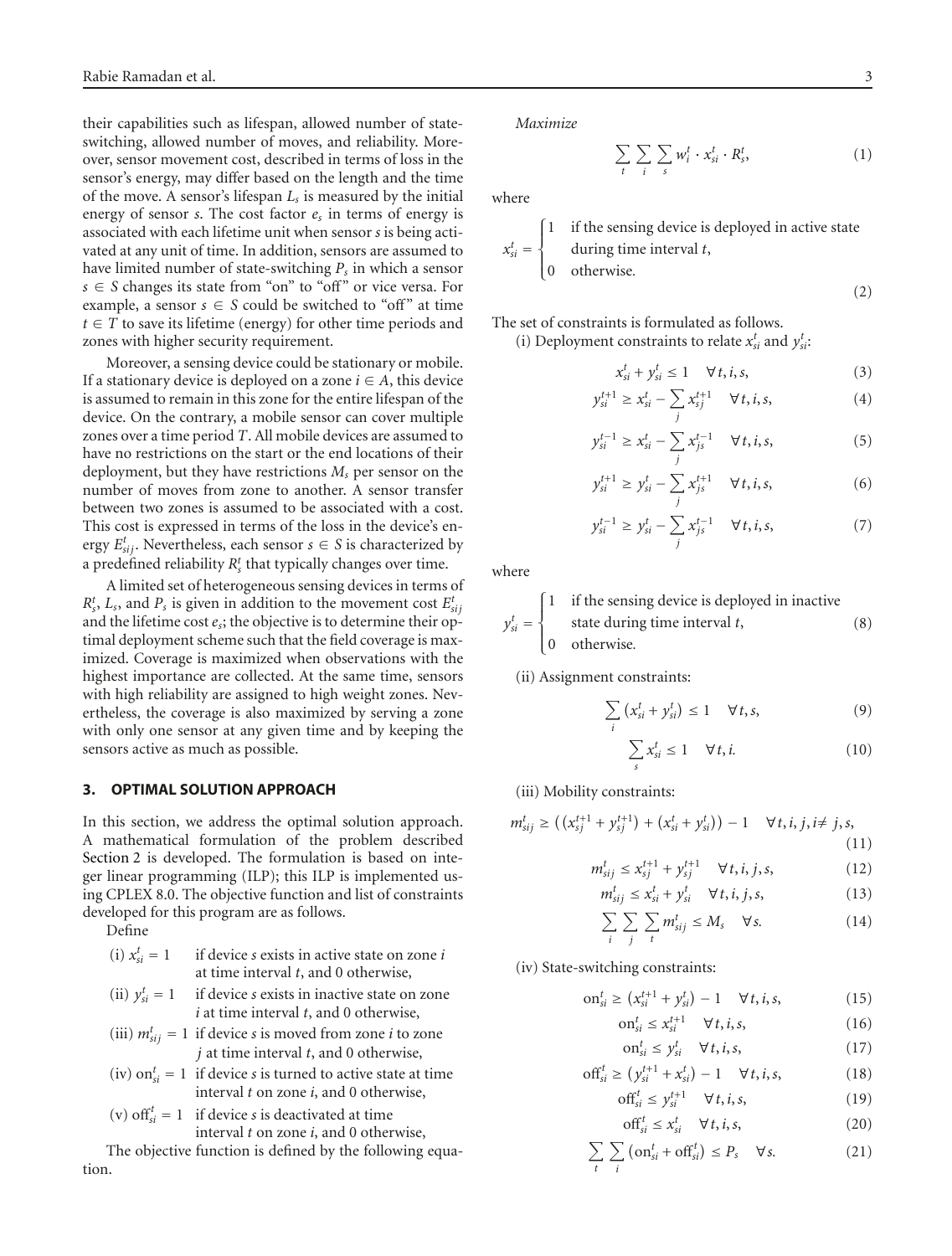(v) Lifespan constraints:

$$
\sum_{t} \sum_{i} e_{s} x_{si}^{t} + \sum_{i} \sum_{j} \sum_{t} E_{sij}^{t} m_{sij}^{t} \le L_{s} \quad \forall s.
$$
 (22)

(vi) Binary constraints:

$$
\{x_{si}^t, y_{si}^t, m_{sij}^t, \text{on}_{si}^t, \text{off}_{si}^t\} = 1 \text{ or } 0 \quad \forall t, i, s. \tag{23}
$$

As shown in [\(1\)](#page-2-1), the objective function maximizes the field coverage which is described as the sum over all time intervals of the products of the observation weight  $w_i^t$ , the decision variable  $x_{si}^t$  ( $x_{si}^t = 1$  if device *s* exists in active state in zone *i* in time interval *t*), and the reliability of the used device *Rt s*.

Constraints in [\(3\)](#page-2-2) ensure that a sensing device is either active or inactive during any time interval. Constraints in [\(4\)](#page-2-3)–[\(7\)](#page-2-4) determine the value of the binary variable  $y_{si}^t$  based on the value of  $x_{si}^t$ . If a sensing device is set to be active in zone *i* during time interval *t*, and this device is not used in any zone during the next (previous) time interval, this device is assumed to be inactive and to stay in this zone during the next (previous) time interval. Similarly, if a device is set to be inactive in zone *i* during time interval *t*, and this device is not used in any zone during the next (previous) time interval, this device is assumed to remain inactive in the same zone during the next (previous) time interval. The greater than or equal signs used in these constraints prevents the infeasibility of the constraints if the value of  $\sum_{i=1}^{1} x_{si}^{t+1}$  or  $\sum_{i=1}^{1} x_{si}^{t-1}$ is turned to be 1 and the value  $x_{si}^t$  is equal to 0. However, this might lead  $y_{si}^{t+1}$  or  $y_{si}^{t-1}$  to be 0 or 1 in some cases. These cases are handled by constraints in [\(9\)](#page-2-5). Constraints in [\(9\)](#page-2-5) ensure that each zone is covered by at most one device in any time interval. Also, at each time interval, a surveillance device is covering at most one zone, which is guaranteed in constraints  $(10).$  $(10).$ 

Constraints in [\(11\)](#page-2-7)–[\(13\)](#page-2-8) determine if sensing device *s* is moved from zone *i* to zone *j* at the end of interval *t*. They compare zones where sensing device *s* is deployed during time intervals *t* and  $t + 1$ . The binary variable  $m_{sij}^t$  is set to one if they are different. Constraint [\(11\)](#page-2-7) uses the " $\geq$ " sign instead of "=" sign to avoid the infeasibility in case  $(x_{si}^{t+1} + y_{si}^{t+1})$ and  $(x_{si}^t + y_{si}^t)$  are equal to 0. Again, this might lead  $m_{si}^t$  to have 0 or 1 which is handled by constraints  $(12)$  and  $(13)$ . Constraints in [\(14\)](#page-2-10) ensure that the number of moves made by a device is less than or equal to the maximum number of moves allowed for this device.

The state switching of a sensing device from active state to inactive state and vice versa are determined in constraints [\(15\)](#page-2-11)–[\(20\)](#page-2-12). The binary variables  $x_{si}^t$  and  $y_{si}^t$  are examined for each sensing device while being deployed in every zone. If both variables are equal to one in two successive time intervals, this indicates that the device's state is altered. The total number of state switchings for each sensing device is computed and compared to the maximum number of switches allowed for each device as given in constraints [\(21\)](#page-2-13). Constraints in [\(22\)](#page-3-1) ensure that each sensing device is not utilized beyond its lifespan through the sum over *xt si* multiplied by the cost factor *es* of sensor's lifetime. The consumption

<span id="page-3-1"></span>of a device's lifespan is computed as the sum over all intervals in which the device is active plus the loss in the device lifespan associated with its moves along the different zones. Finally, the integrality of all binary variables is preserved in constraints [\(23\)](#page-3-2).

#### <span id="page-3-2"></span><span id="page-3-0"></span>**4. METAHEURISTIC APPROXIMATE APPROACHES**

The deployment problem, described above, is intractable in its general form as well as in many special cases. The art gallery problem which was proven to be NP-hard problem [\[28\]](#page-13-14) represents a restricted case of the sensor deployment problem. Therefore, seeking sensors optimal deployment scheme for large-scale problems might be impractical.

In this section, we present two approximate metaheuristics to solve large-scale sensor deployment problems. These heuristics adopt genetic algorithm and simulated annealing approaches, respectively. Details on modeling and implementation issues of these two algorithms are provided in the following subsections.

#### *4.1. The genetic algorithm approach*

*Genetic algorithms* are optimization and search techniques inspired by evaluation. They use the principles of genetics and natural selection. GA has been used to solve a wide range of combinatorial problems in different areas. The common major steps, as shown in [Figure 4\(a\),](#page-4-0) for any genetic algorithm are as follows.

- (1) *Generation*: generate an initial population of chromosomes.
- (2) *Evaluation*: evaluate the cost of each individual chromosome.
- (3) *Selection*: determine the fitness of each individual chromosome.
- (4) *Reproduction*: reproduce based on fitness, giving more chances to fit individuals to reproduce. In general, use crossover and mutation operators for reproduction.
- (5) Go to 2, until *stopping* criteria are met.

The details of the algorithm and its advanced features can be found in [\[29](#page-13-15)[–31\]](#page-13-16).

Applying GA to the sensor deployment problem, chromosomes are designed to describe a feasible deployment plan for the set of available sensors. The length of each chromosome (number of genes) is taken to be equal to <sup>|</sup>*A*|∗|*T*|∗|*S*|, where <sup>|</sup>*A*|, <sup>|</sup>*T*|, <sup>|</sup>*S*<sup>|</sup> are number of zones, number of intervals in the monitoring horizon, and number of sensors, respectively. All genes are initially set to zero; however, if a sensor *s* ∈ *S* is deployed at zone  $z$  ∈ *A*, at time interval  $t$  ∈ *T*, the correspondent gene is set to 1. [Figure 1](#page-4-1) illustrates the structure of a chromosome used to represent the deployment of two sensors (*s*1 and *s*2) in a field of three zones (*z*1, *z*2, and *z*3) which is monitored for two time intervals (*t*1 and *t*2). As shown in the figure, *s*1 is used for the two time intervals and is moved once to cover *z*3 at *t*1 and *z*1 at *t*2. Thus, *s*1 does not exercise the state-switching capability. Sensor *s*2 is used only for the first time interval (*t*1); then it is turned off at time *t*2.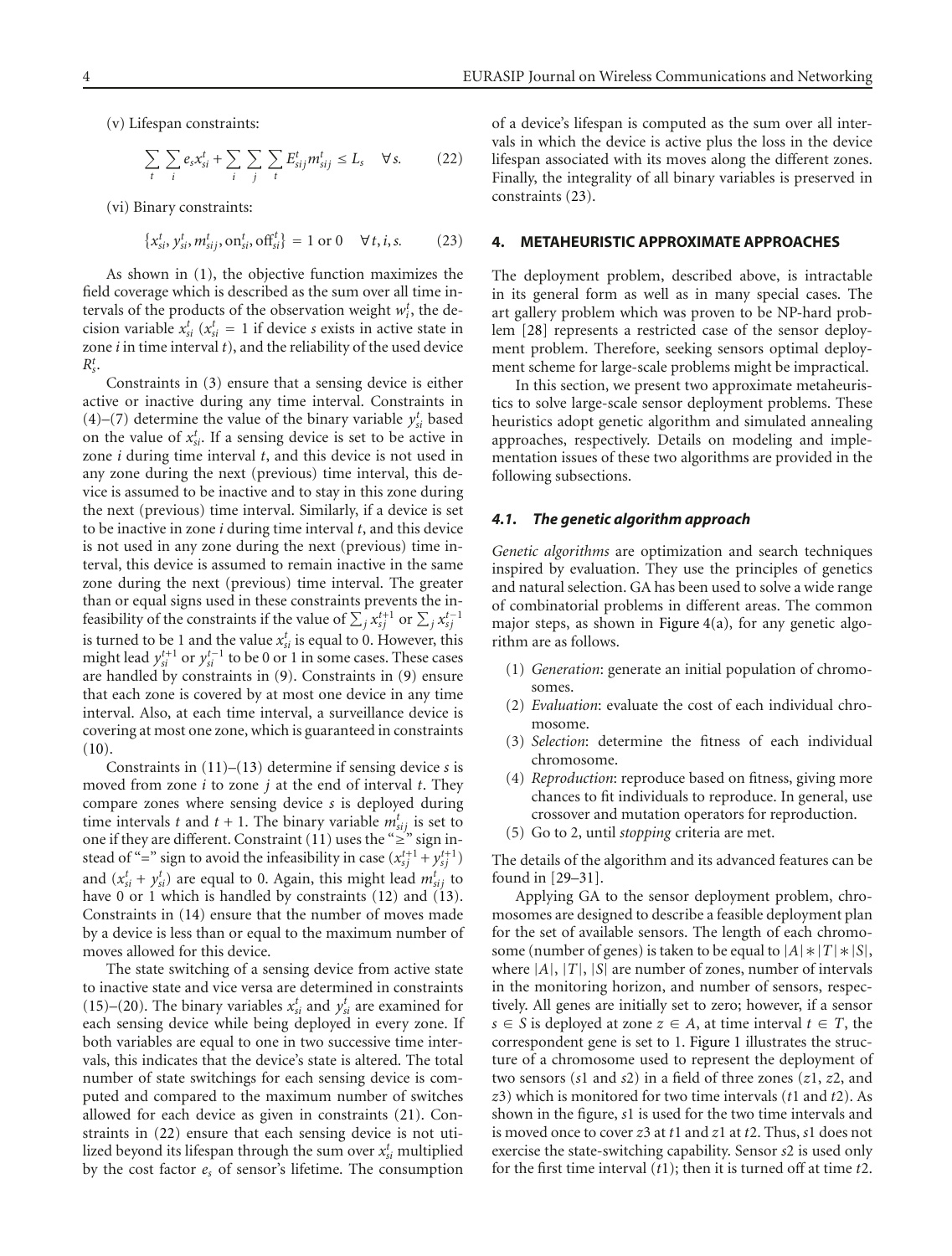

<span id="page-4-1"></span>Figure 1: Example of a chromosome for the sensor deployment problem.



<span id="page-4-2"></span>Figure 2: Time-exchange crossover operation (a) before crossover and (b) after crossover. *t*1 and *t*2 of chromosome are exchanged to generate a new chromosome.

The algorithm allows two chromosome generation mechanisms: single chromosome per iteration or multiple chromosomes per iteration. In the single-chromosome case, an initial chromosome is randomly generated. For a new chromosome to be generated in the subsequent iteration, two different crossover operators are adopted, namely time exchange (TE) and sensor exchange (SE). Using the TE crossover operator, sensors deployment pattern in two randomly selected time intervals are exchanged. [Figure 2](#page-4-2) illustrates the application of the TE crossover operator. The sensors deployment pattern during time intervals *t*1 and *t*2 is exchanged. The SE crossover operator exchanges the deployment pattern of two randomly selected sensors over the entire horizon. [Figure 3](#page-4-3) presents an example on the SE crossover operator. The deployment patterns of sensors *s*1 and *s*2 are exchanged over the entire horizon (*t*1 and *t*2).

In the multiple chromosomes mechanism, *n* chromosomes per iteration are generated, where *n* is a predefined parameter. The initial *n* chromosomes can be generated randomly or based on a guided algorithm. In case a guided algorithm is used, the first chromosome is generated randomly; then the second chromosome is generated through applying one of the two crossover operators described above. These two chromosomes are then used to generate the rest of the population as described hereafter. For *n* new chromosomes to be generated, crossover and mutation operators are applied on chromosomes generated in the previous iteration. Two different crossover operators are adopted, which are time exchange (TE) and best chromosome (BC). The TE crossover is similar to the case where a single chromosome per iteration is generated. However, in the case where mul-



<span id="page-4-3"></span>Figure 3: Sensor-exchange crossover operation (a) before crossover and (b) after crossover. *s*1 and *s*2 are exchanged at both times *t*1 and *t*2 to generate a new chromosome.

<span id="page-4-0"></span>

<span id="page-4-4"></span>Figure 4: Time-exchange crossover operation between two chromosomes (a) before crossover and (b) after crossover. *t*1 in both chromosomes are exchanged to generate two new chromosomes.

tiple chromosomes per iteration are generated, the sensor deployment patterns, in the same time interval, in two different chromosomes are exchanged. [Figure 4](#page-4-4) presents an example on the application of the TE crossover operator. Two chromosomes exchanges their sensor deployment patterns in time interval *t*1 resulting in two new constraints. The BC crossover operator is similar to the TE operator with the exception that only the two fittest chromosomes are used as parents for all new chromosomes. Following the crossover operations, the mutation operation is used to prevent the search from getting trapped in the local minima and also to prevent chromosomes repetition. In the mutation step, some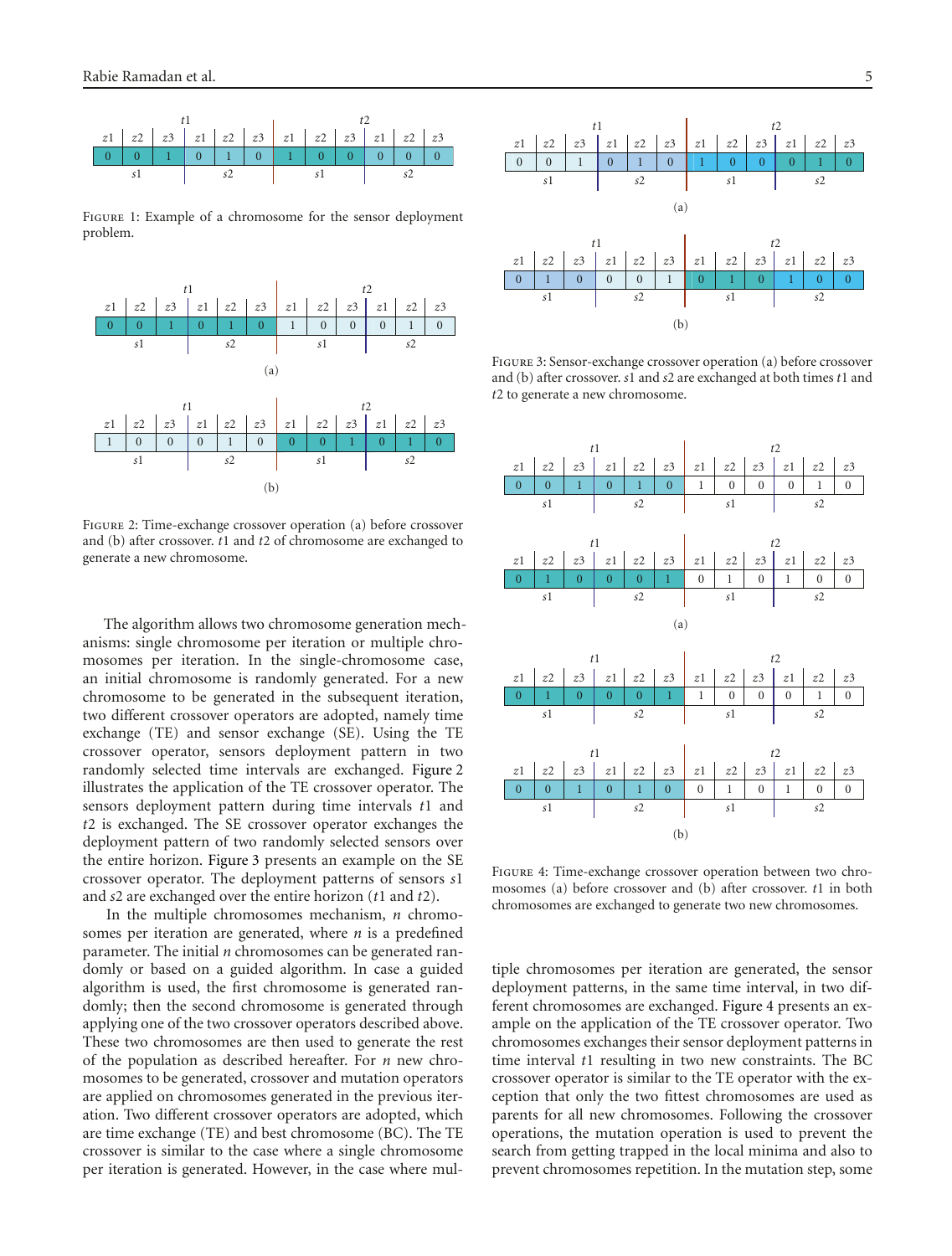

<span id="page-5-0"></span>Figure 5: Mutation operation; *s*1 at *t*1 and *s*2 at *t*2 are muted to be used on *z*1 and *z*2, respectively.

of the generated chromosomes genes are randomly altered (from zero to one or vice versa). Thus, the search is directed to a new area in the search space. [Figure 5](#page-5-0) depicts an example of the mutation step for a single chromosome.

Crossover and mutation operations could result in unfeasible chromosomes as some sensors might exceed their capabilities (e.g., lifespan, maximum number of moves, and maximum number of allowed switches). As such, a feasibility check routine is applied for each newly generated chromosome to ensure that all chromosomes in the population are representing feasible deployment patterns.

The fitness of each generated chromosomes is measured using the fitness function given below. One should note the similarity between this fitness function and the objective function of the mathematical program in [Section 2,](#page-1-0)

$$
F(x) = \sum_{t} \sum_{i} \sum_{s} w_i^t \cdot R_s^t, \qquad (24)
$$

where *x* is the chromosome identifier.

Given the fitness value for each new chromosome, chromosomes are added as part of the current population only if they outperform the current available solution. The algorithm stopping criteria could be based on a fixed number of iterations or a given number of iterations in which the solution does not improve.

## *4.2. The simulated annealing approach*

Simulated annealing (SA) is a randomized search technique for highly nonlinear problems [\[2\]](#page-12-13). In its search process, the algorithm is similar to using a bouncing ball that can bounce over mountain from valley to valley based on the ball's temperature until the highest tip is found. The algorithm starts by generating an initial feasible solution and computing its performance. This solution is stored as the best solution obtained so far. Neighborhood of this solution is searched and a new solution is generated. If the new solution's performance is greater than the highest gain found so far (uphill move), the new solution is accepted and saved. If the gain of the new solution is less than the upper bound performance found so far, still accept this new inferior solution but with some probability (downhill move). The probability of accepting inferior solutions is reduced after each iteration (increase of the ball temperature). The process continues until no better solution

|    |  |  |                                                      |  |  |  | $z1 \mid 0 \mid z4 \mid z2 \mid z4 \mid z3 \mid 0 \mid z4 \mid z2 \mid$ |
|----|--|--|------------------------------------------------------|--|--|--|-------------------------------------------------------------------------|
| sl |  |  | $s3 \mid s1 \mid s2 \mid s3 \mid s1 \mid s2 \mid s3$ |  |  |  |                                                                         |

<span id="page-5-3"></span>FIGURE 6: Example on the simulated annealing solution in which 4 zones are monitored by 3 sensors for 3 time units.

is found indicating that the maximum possible temperature is achieved. A formal description of the SA algorithm can be described using the following main steps.

*Define*

(i)  $X_0$  = initial solution, and the best solution so far,

(ii)  $X_k$  = current solution,

(iii)  $N(X_k)$  = neighborhood of the current solution,

(iv)  $G(X_k)$  = performance of the current solution,

(v)  $\hat{X}$  = variable to keep the best solution,

- (vi)  $\beta_k$  = current temperature,
- (vii)  $\beta_f$  =final temperature (highest temperature value),
- (viii)  $\alpha$  = heating rate for temperature schedule,
- (ix)  $P(X_{k+1}, X_k)$  = probability of acceptance of a new solution  $(X_{k+1})$  given that the solution is  $(X_k)$ . This probability is calculated as follows:

$$
P(X_{k+1}, X_k) = e^{(G(X_{k+1}) - G(X_k))/(\beta_f - \beta_k)}.
$$
 (25)

*Step 1.* Set  $k = 1$  and select the initial temperature  $\beta_1$  and the final temperature  $\beta_f$ .

Select an initial solution  $X_1$  and set  $X_0 = X_1$ .

<span id="page-5-2"></span>*Step 2.* Select a new solution  $X_{k+1}$  from  $N(X_k)$ .

*If*  $G(X_{k+1}) > G(X_0)$ , *set*  $X_0 = X_{k+1}$  and update  $\hat{X}$ ; then, go to [Step 3.](#page-5-1)

*If*  $G(X_{k+1})$  ≤  $G(X_0)$ , *generate*  $U_k$  ∼ uniform  $(0,1)$ .

*If*  $U_k \leq P(X_{k+1}, X_k)$ , *set*  $X_{k+1} = X_k$ ; otherwise *set*  $X_0 =$  $X_{k+1}$ ; go to [Step 3.](#page-5-1)

<span id="page-5-1"></span>Step 3. Update 
$$
\beta_{k+1} = \beta_k/\alpha
$$
.  
If  $(\beta_{k+1} \ge \beta_f)$  stop; else set  $k = k + 1$  and go to Step 2.

Applying the SA algorithm for the sensors deployment problem, a solution is represented by a string of integers. The length of this string is  $|S| * |T|$ . In this string, each sensortime interval is assigned a zone such that no two sensors are allowed to be deployed on the same zone in the same time interval. If a sensor is not used in one time interval, the corresponding cell in this solution string is assigned to zero. [Figure 6](#page-5-3) illustrates an example for representing a solution generated by SA algorithm. Similar to the GA algorithm, generated solutions are subjected to feasibility check to ensure the satisfaction of all constraints described in [Section 2.](#page-1-0) In addition, the algorithm can be extended to generate multiple solutions per iteration. In such case, different neighborhoods are explored at the same time. The incumbent value  $\hat{X}$  maintains the best solution from all of generated solutions per iteration. A comparison of the SA algorithm performance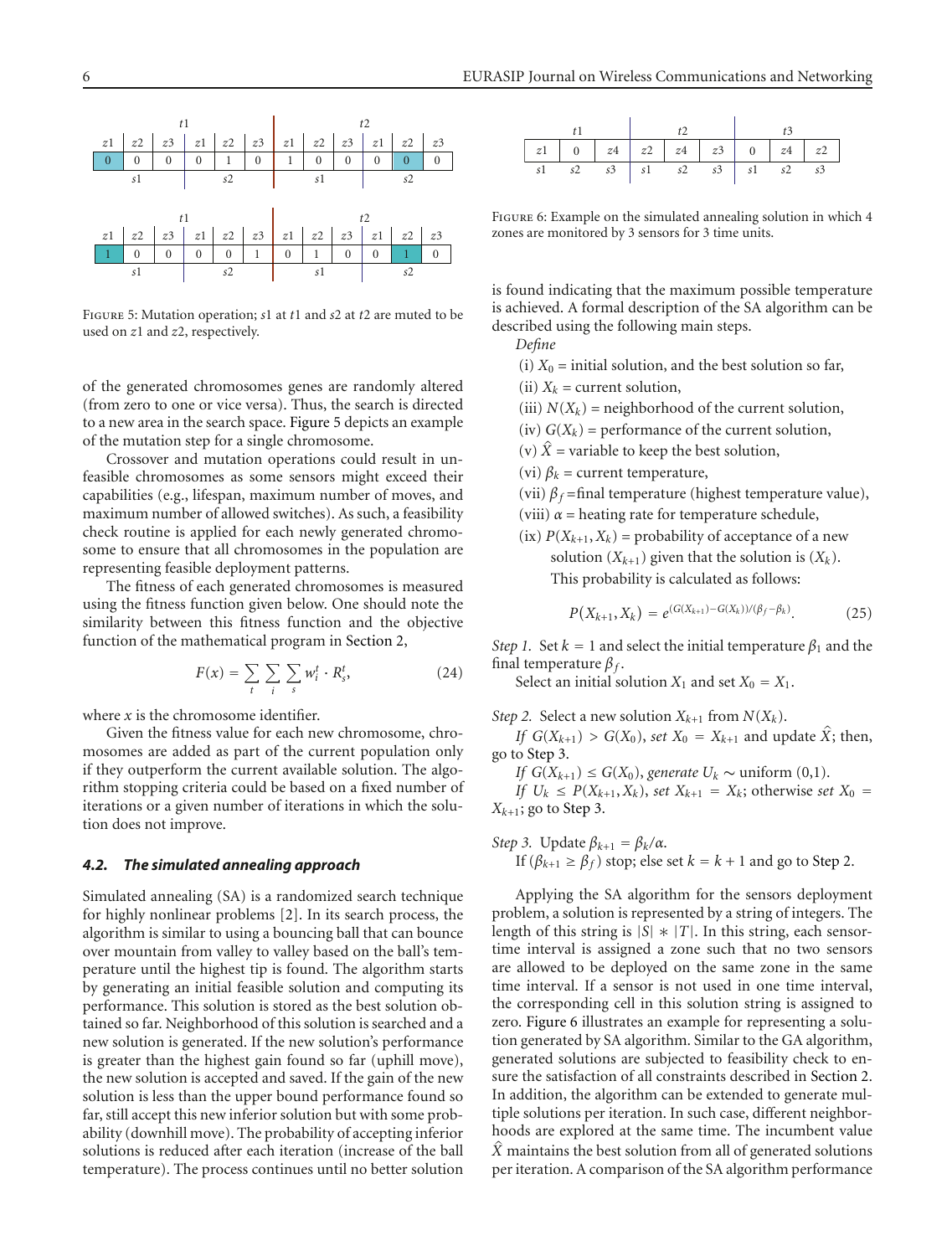| Exp no.        | No. of<br>zones | No. of<br>sensors | Horizon | Optimal solution<br>running time (s) | <b>GA</b><br>single solution per iteration time<br>exchange crossover | <b>SA</b><br>single solution per iteration |                               |                         |
|----------------|-----------------|-------------------|---------|--------------------------------------|-----------------------------------------------------------------------|--------------------------------------------|-------------------------------|-------------------------|
|                |                 |                   |         |                                      | Objective function $(\%)$ Running time $(\%)$                         |                                            | Objective<br>function $(\% )$ | Running<br>time $(\% )$ |
|                | 10              | 5                 | 12      | 1960                                 | 80                                                                    | 0.04                                       | 79                            | 0.04                    |
| $\overline{2}$ | 20              | 5                 | 12      | 32030.8                              | 85                                                                    | 0.009                                      | 83                            | 0.008                   |
| 3              | 25              | 5                 | 12      | 39670                                | 85                                                                    | .01                                        | 85                            | 0.009                   |
| 4              | 20              | 3                 | 12      | 2400                                 | 79                                                                    | 0.05                                       | 70                            | 0.04                    |
| 5              | 20              | 5                 | 12      | 32030.8                              | 85                                                                    | 0.009                                      | 83                            | 0.008                   |
| 6              | 20              | 10                | 12      | 50056                                | 85                                                                    | 0.006                                      | 81                            | 0.006                   |
| −              | 20              | 5                 | 3       | 300.8                                | 90                                                                    | 0.4                                        | 85                            | 0.3                     |
| 8              | 20              | 5                 | 6       | 2300                                 | 92                                                                    | 0.1                                        | 85                            | 0.1                     |
| 9              | 20              | 5                 | 12      | 32030.8                              | 85                                                                    | 0.009                                      | 83                            | 0.008                   |

<span id="page-6-1"></span>Table 1: Performance of the GA and SA algorithms compared to the optimal solution.

considering single solution and multiple solution implementations is presented hereafter.

# <span id="page-6-0"></span>**5. EXPERIMENTAL RESULTS**

# *5.1. GA and SA benchmarking and comparison*

The mathematical program described in [Section 3](#page-2-0) is used to provide an optimal solution for the sensor deployment problem. The commercial optimization package CPLEX 8.0 running on a 2.4 GHz machine with 2 GB memory is used to generate the optimal solution for different problem settings. This optimal solution is used to benchmark the performance of solutions obtained by the GA and SA. Three different sets of experiments are conducted. These experiments study the effect of increasing number of zones, number of sensors, and time horizon on the running time required to generate the optimal solution, respectively. In all experiments, the timevarying observations on the different zones were generated randomly following a uniform distribution *U*(0, 200). In addition, a heterogeneous set of sensors is assumed. The sensors' lifespan *Ls* is generated randomly as function of the length of monitored horizon, while *Ms* and *Ps* are generated randomly based on *Ls*. For example, if the monitoring horizon is *T* intervals, the sensor lifespan is generated randomly using the uniform distribution  $U(1, T)$  and both  $M_s$  and  $P_s$ use a uniform distribution function  $U(1, L_s)$ . In addition, sensors reliability  $R_s^t$  is generated randomly using a uniform random generator  $R(0, 1)$ , where 0 and 1 represent 0% and 100% reliability, respectively. Furthermore, the lifespan cost *es* is set to unity throughout these experiments.

As illustrated in [Table 1,](#page-6-1) the running time required to generate the optimal solution increases exponentially with the increase in the size of the problem. For instance, a running time of 1960 seconds is recorded for a problem of 10 zones, 5 sensors, and a horizon of 12 intervals. This running time jumps to 39670 seconds when the number of zones is increased to 25. Problem settings with dimensions beyond the ones presented in the table could not be generated using the machine mentioned above. The results indicate that both GA and SA algorithms provide high-quality solutions. In the experiment with the lowest performance (experiment 4 using the SA), 70% of the optimal objective function value is obtained. Furthermore, up to 85%, on average, of the corresponding optimal performance is recorded when the GA algorithm is used in experiments 1–9. The running time of both algorithms is noticeably small compared to that of the optimal solution. For example, in experiment 6, the running times of the GA and SA algorithms are observed to be 0.006% of the optimal solution's running time.

On the other hand, the SA seems to converge faster than GA algorithm. These results are confirmed in [Figure 7](#page-7-0) which illustrates the comparison results of the GA and SA algorithms when different numbers of chromosomes/solutions per iteration are considered.

The number of chromosomes/solutions per iteration is set to range from 1 to 50. The figure presents the comparison in terms of objective performance and running time. In this set of experiments, 300 zones are monitored for 12 time intervals using 200 sensors. Zones weights and sensors capabilities are generated randomly as mentioned above. As shown in [Figure 8\(a\),](#page-7-1) the genetic algorithms outperform the simulated annealing algorithm in terms of the objective function. On average, the recorded objective performance for the SA algorithm is almost 96% of the genetic algorithm performance. However, the SA running time is less than that of the GA running time by about 9%. This set of experiments also illustrates the impact of the number of chromosomes/solutions per iteration on the solution performance. In general, increasing the number of solutions per iteration resulted in convergence at a better objective function for both algorithms. This is achieved on the expense of the running time, however. For example, the objective performance of a single chromosome/solution is almost 70% of that when 50 chromosomes/solutions per iteration are generated. The required time for a single chromosome/solution is approximately 0.02% of the 50 chromosomes/solutions per iteration case.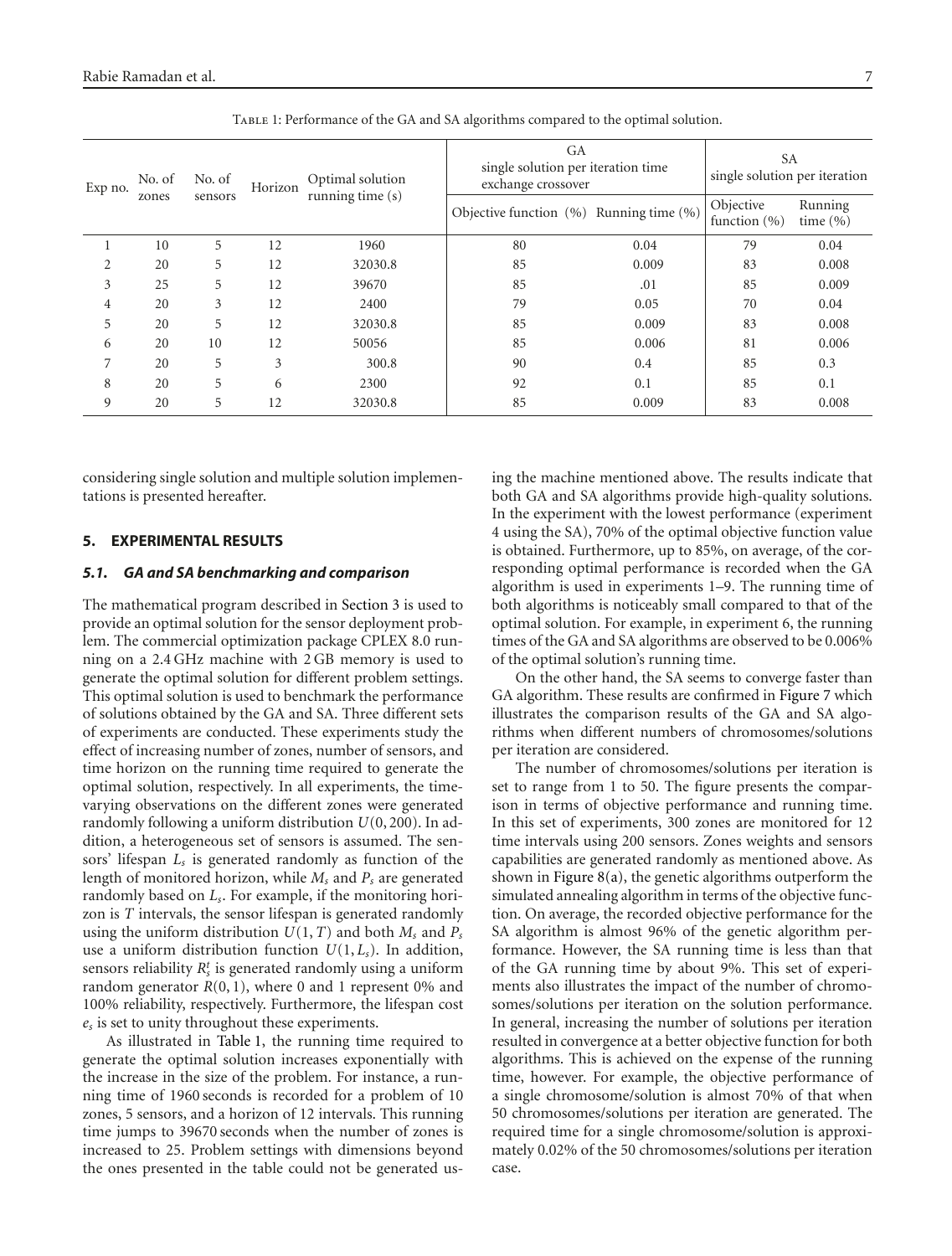



<span id="page-7-0"></span>FIGURE 7: A comparison between genetic and simulated annealing algorithms with different chromosomes/solutions per iteration: (a) objective performance and (b) elapsed time.

# <span id="page-7-4"></span>*5.2. GA-related results*

In this section, we present results related to the GA algorithm. First, the algorithm convergence pattern is presented for the cases of single and multiple chromosomes. Then, the effect of crossover and mutation strategies on the solution quality is illustrated. In all of the experiments conducted in this section, sensors lifespan is generated based on a uniform distribution *U*(1,*T*) and other parameters such as state-switching, mobility and mobility cost are generated randomly based on the lifespan of the sensors. Sensors reliability is also generated randomly based on a uniform distribution *R*(0, 1). [Figure 8](#page-7-2) shows the objective performance and corresponding running time for a deployment problem with 100 zones, 50 sensors, and 12 time intervals. The value of the objective performance and the corresponding cumulative running time are recorded after every iteration. SE crossover

<span id="page-7-1"></span>

<span id="page-7-3"></span><span id="page-7-2"></span>FIGURE 8: GA performance progress with number of iterations: (a) objective performance and (b) elapsed time.

operator and 100% mutation are used in these experiments. As shown in [Figure 8\(a\),](#page-7-1) generating 10 chromosomes per iteration results in convergence at higher objective using less number of iterations. For instance, in the multiple chromosomes case, an objective of 24841 units is recorded at iteration 64. This value is achieved at iteration 156 in the singlechromosome case. On the other hand, the running time of multiple chromosomes is higher than the time recorded for the single-chromosome case. As shown in [Figure 8\(b\),](#page-7-3) the running time in the single-chromosome implementation is almost 60% of that recorded in the multiple chromosomes implementation.

The GA performance associated with using different crossover and mutation strategies are also studied. The TE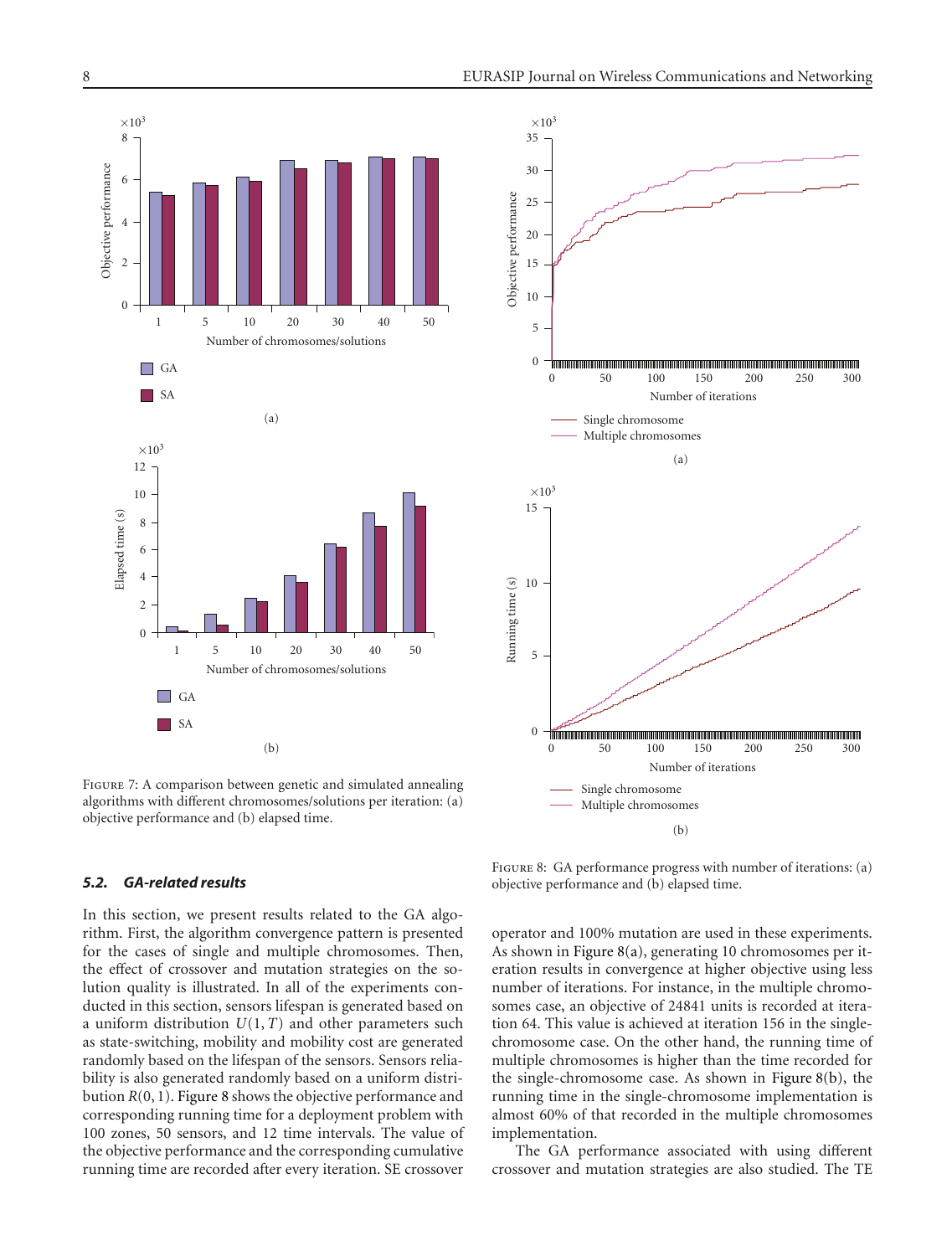<span id="page-8-2"></span>

<span id="page-8-3"></span>

zon: (a) objective performance and (b) running time.

 $\times10^3$ 

<span id="page-8-0"></span>FIGURE 9: A comparison between time-exchange and sensorexchange crossover operators performance with increasing number of sensors: (a) objective performance and (b) running time.

and SE crossover strategies are first compared. Two sets of experiments are considered. In the first set of experiments, 100 zones are observed for 12 time intervals. The problem size is increased in terms of number of sensors. In the second set of experiments, the problem size is increased through increasing the time horizon. The field size is 100 zones covered with 50 sensors. Figures [9](#page-8-0) and [10](#page-8-1) present objective value and running associated for both crossover strategies. As shown in

[Figure 9,](#page-8-0) SE crossover operator outperforms the TE operator. However, as the number of sensors becomes close to the number of zones, both operators recorded similar coverage performance. On the other hand, using SE crossover operator results in greater running time. Thus, for higher coverage performance, one might recommend using SE crossover operator as long as the number of sensors is less than the number of zones. Otherwise, TE is recommended from the running time point of view.

<span id="page-8-1"></span>exchange crossover operators performance with increasing the hori-

As the horizon length increases, the TE crossover strategy becomes more superior in terms of coverage performance. This is also associated with an increase in the running time. As illustrated in [Figure 10,](#page-8-1) for horizons beyond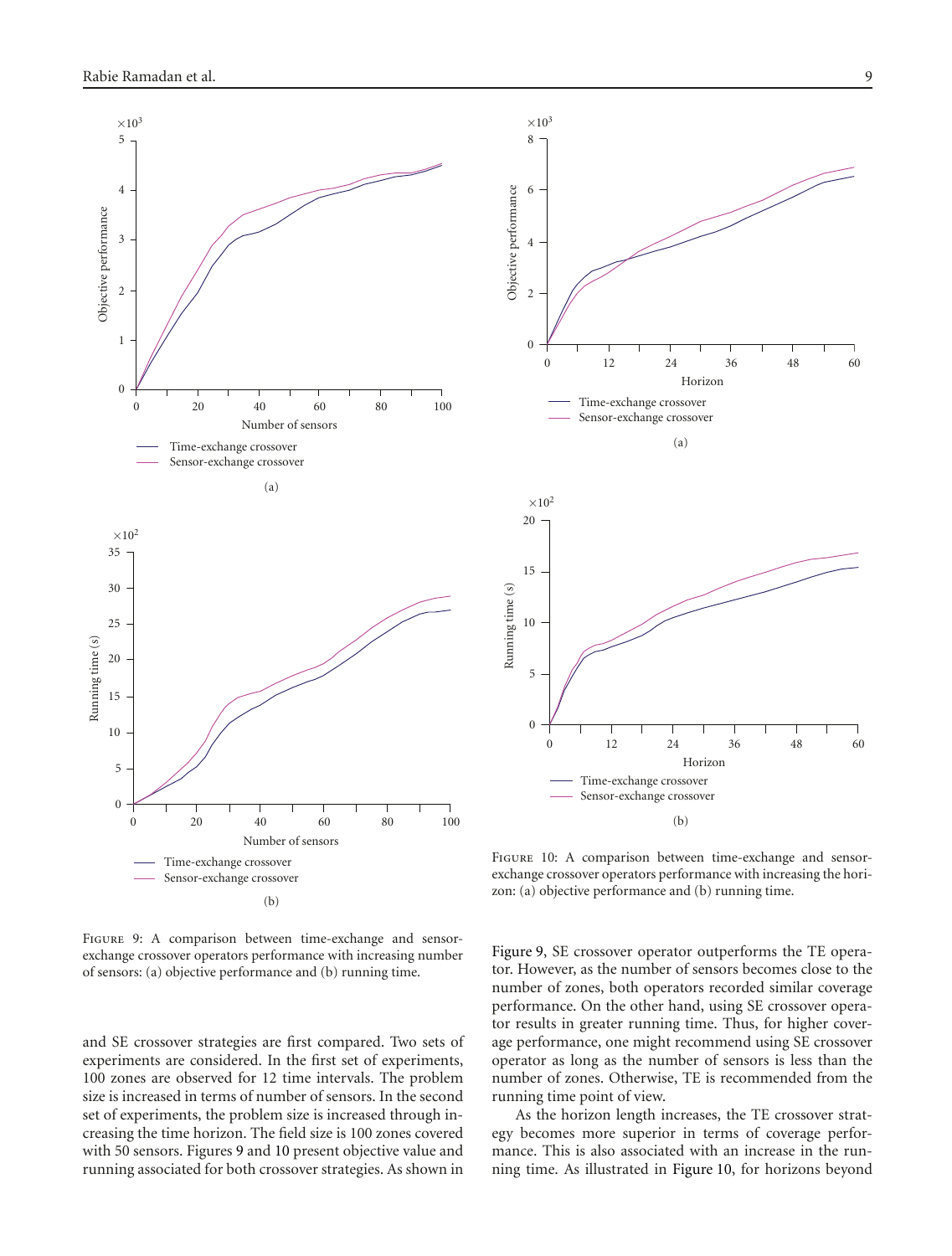20 time intervals, the SE strategy yields higher coverage performance. A corresponding pattern is recorded for the algorithm running time. The time difference shown in Figures [9\(b\)](#page-8-2) and [10\(b\)](#page-8-3) returns to the additional processing time required for the SE operator to ensure feasibility of generated chromosomes.

As mentioned above, mutation in GA plays an important role in directing the solution towards different search spaces. [Figure 11](#page-9-0) illustrates the effect of using different mutation percentages on the average objective performance. Mutation percentage is measured as the ratio between number of altered genes and total chromosome length. A field of 100 zones is monitored for 12 units of time using 50 sensors. Ten chromosomes per iteration and TE crossover operator are used throughout these experiments. The mutation percentage ranges from 0% to 100%. The results show that as the mutation percentage increases, the objective performance increases. For instance, at 20% mutation rate, an objective of 9376 units is recorded. The objective increased to 10389 units at 100% mutation rate.

#### *5.3. SA-related results*

The SA objective function convergence pattern is presented in this section. For this purpose, the SA algorithm is applied for a problem of 100 zones, 12 time units, and 50 sensors. The heating rate is selected to be 0.99 and a sample of 300 iterations is recorded. The starting temperature is assumed to be 2 temperature units and the final temperature is set to 50. Sensors configurations are generated randomly based on uniform distribution as mentioned in [Section 5.2.](#page-7-4) As shown in [Figure 12,](#page-9-1) the algorithm starts by pivoting at solutions with low objective values since the acceptance probability of a new solution is initially high. This may lead the algorithm to fall in a local minimum such as the fall that occurred at iteration 154. Also, the incumbent value  $\hat{X}$  maintains the highest objective value which is 7939 reached at iteration 114. As the temperature increases, the acceptance probability is decreased and the chance of pivoting at low performance solutions decreases. This pattern is clearly showed starting at iteration 200.

Two implementations are considered for the SA algorithm: single solution per iteration and multiple solutions per iteration. Multiple solutions per iteration algorithm direct the search into multiple search spaces. To compare these two implementations, a problem with 50 sensors, 12 time units and number of zones that range from 100 to 1000 zones is used. For the multiple solutions case, 10 solutions per iteration are generated. The starting and final temperatures are set to 2 and 1000, respectively. The temperature rate is assumed to be 0.99. As shown in [Figure 13,](#page-10-0) based on the conducted experiments, the multiple solutions implementation seems to outperform the single solution. For example, for a problem with 1000 zones, the objective function of single solution implementation is 10% less than that of the multiple solutions implementation. This 10% improvement in the coverage performance is associated with about 40% increase in the running time.



FIGURE 11: GA performance with different mutation percentages.

<span id="page-9-0"></span>

<span id="page-9-1"></span>Figure 12: Objective function progress with number of iterations.

#### *5.4. Effect of deployment parameters*

In this section, we study the effect of different deployment parameters on the performance of the genetic and simulated annealing algorithms. In the first set of experiments, we discuss the effect of the zones' weight variance on the performance of the developed algorithms. The second set of experiments examines the tradeoff between different sensors attributes such as reliability, lifespan, mobility, and stateswitching. In addition, these parameters illustrate the effect of these attributes on the coverage performance of both GA and SA solutions. Throughout these experiments, the timeexchange crossover operator is used with 10 chromosomes per iteration. For SA, the starting and ending temperatures are assumed to be 2 and 50, respectively. The heat rate is set to 0.99. A sample of 300 iterations from both GA and SA is presented.

## *5.4.1. Effect of observations variance*

A set of experiments is conducted to illustrate the effect of the observation weights' variance on the algorithms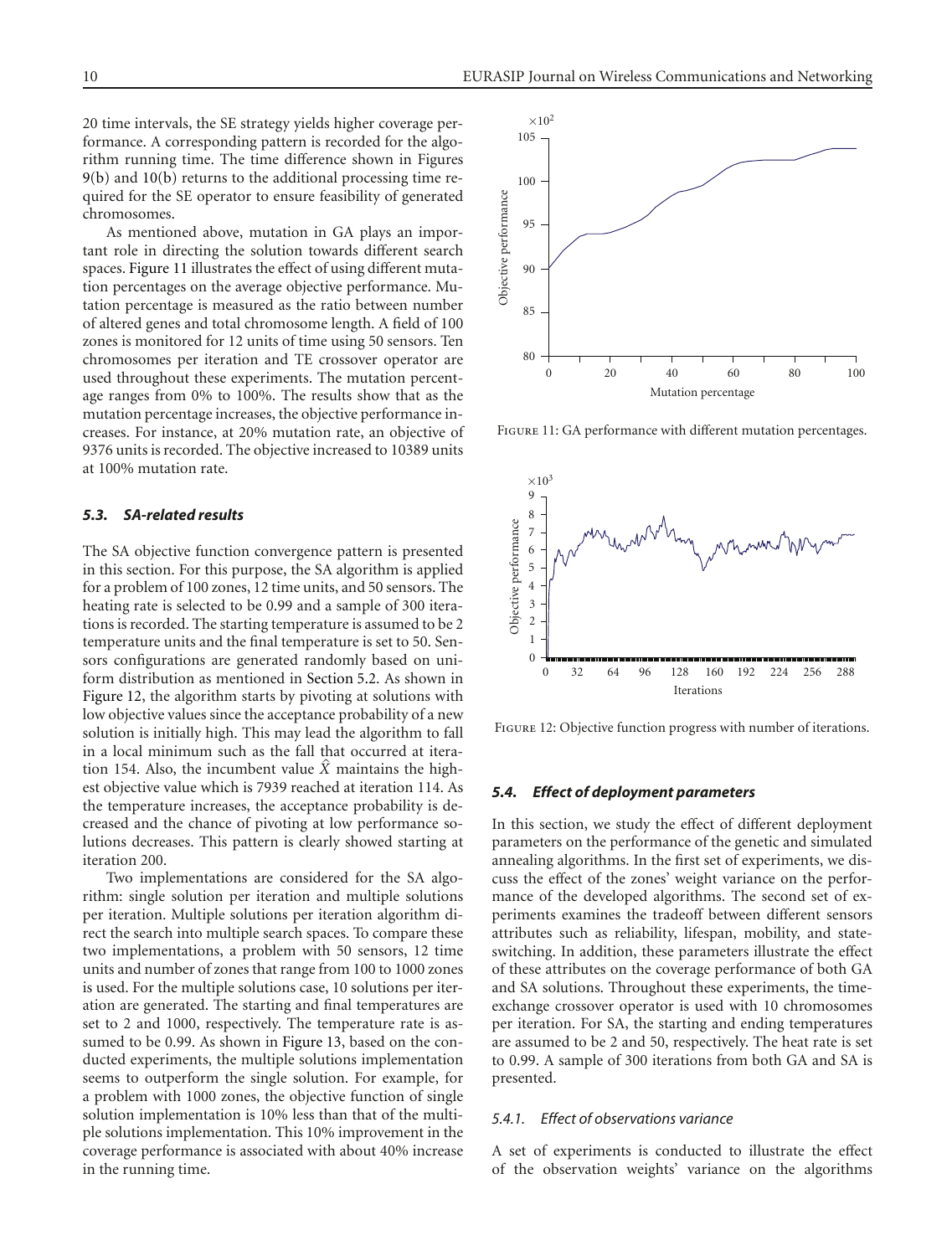

<span id="page-10-0"></span>FIGURE 13: A comparison between single and multiple solution(s) per iteration: (a) objective performance and (b) elapsed time.

performance. In these experiments, the results of the optimal solution mentioned in [Section 3](#page-2-0) are compared to the output of both GA and SA for small-scale problems due to the limitation of the optimal solution. A field of six zones is monitored for 12 time intervals using three sensors. The observation weights along the different zones are generated randomly using uniform distributions with different ranges. In addition, sensors parameters such as lifespan, state-switching, and mobility are generated using uniform distribution as mentioned in [Section 5.2.](#page-7-4) Sensors' reliability is also generated uniformly within the range of *R*(0, 1).

As illustrated in [Figure 14,](#page-10-1) as the variance in the observation weights across the zones and time intervals increases,



<span id="page-10-1"></span>FIGURE 14: Effect of zones' weight variance on the coverage performance of GA and SA.

the approximation algorithms tend to produce solutions that are closer to the optimal ones. For example, using GA, a coverage performance of 75% is obtained when the zones' observation weights are set according to uniform distribution with a range of 25–125. This performance is improved to 90% when the range is increased to 200. These results are also confirmed using SA in which the performance of the algorithm is increasing with increasing the weight variance. For instance, 75% coverage is given when a variance range 50– 150 is used, while the coverage percentage is increased to 85% when the variance range is increased to 200. As the variance increases the number of zone-time intervals with high observation weights decreases. In other words, important observations are concentrated in less number of zones and time intervals. In addition, the observation weights of these zonetime intervals represent high percentage of the observation weights of all considered zone and time intervals. Thus, these observations could be collected using less number of sensors' lifespan, which frees other sensors to collect other observations. Hence, the overall coverage performance is improved with the increase in the observation variance.

## <span id="page-10-2"></span>*5.4.2. Effect of state-switching and mobility*

In this section, we study the effect of sensors' state-switching and mobile capabilities on the coverage performance using GA and SA. Two sets of experiments are conducted in which 20 zones are monitored using five sensors for 12 units of time. Observation weights of the different zones are generated randomly based on uniform distribution *U*(1, 200). In addition, sensors' reliability is generated uniformly within the range  $(0, 1)$ . In the first set of experiments, the effect of sensor stateswitching limitation is examined. The effect of using sensors with mobile capabilities is assessed in the second set of experiments.

[Figure 15](#page-11-0) illustrates the coverage performance for sensors with different state-switching capabilities that range from 0% to 100% as ratio of the sensors lifespan. Based on the obtained results, using sensors with state-switching capabilities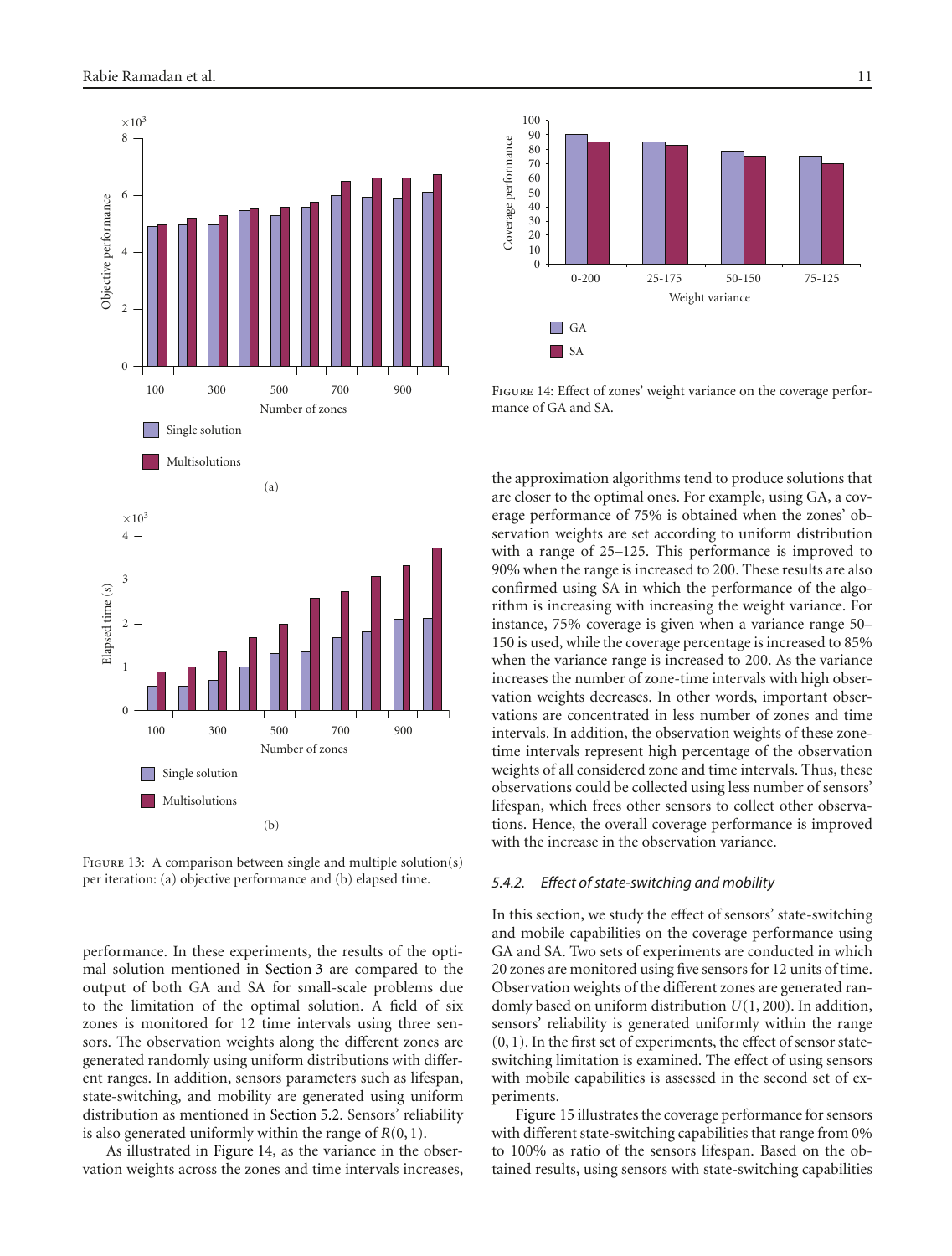

<span id="page-11-0"></span>Figure 15: Effect of sensors' state-switching on the coverage performance of GA and SA.



<span id="page-11-1"></span>Figure 16: Effect of sensors' mobility on the coverage performance of GA and SA.



<span id="page-11-2"></span>Figure 17: Effect of sensors' reliability with different numbers of sensors on the coverage performance of GA.



<span id="page-11-3"></span>Figure 18: Effect of sensors' reliability with different numbers of sensors on the coverage performance of SA.

improves overall coverage performance in the monitored field. Sensors are able to save their lifespan to be used on high weights' zones at different time(s), and therefore enhance the overall coverage performance. For example, coverage performances of 5340 and 5000 coverage units are observed for 10% state-switching by GA and SA, respectively. These values are increased to about 6700 units using both GA and SA when 80% of the state-switching is used. Similarly, as illustrated in [Figure 16,](#page-11-1) sensors with high mobility are able to move among the different zones to capture high-weights observations. When sensors' mobility is increased from 0% to 10%, the coverage performance improves by about 30 for the GA and by about 34 for the SA.

## *5.4.3. Effect of lifespan and reliability*

In this section, we discuss the effect of sensors lifespan and reliability on the coverage performance. Using a problem configuration similar to the one presented in [Section 5.4.2,](#page-10-2) Figures [17](#page-11-2) and [18](#page-11-3) illustrate the relationship between number of sensors and overall coverage performance for different levels of sensors reliability using GA and SA, respectively. As illustrated in the figures, the same coverage performance using less reliable sensors can be achieved only through increasing the number of used sensors. For instance, as shown in [Figure 17,](#page-11-2) ten sensors with 100% reliability give the same coverage performance as that of 40 sensors with 25% reliability using GA. Similar results are obtained for the SA as shown in [Figure 18.](#page-11-3)

The same pattern could also be observed when sensors with different lifespans are used. As the sensors lifespan decreases, more sensors will be needed to achieve a certain required coverage performance. As illustrated in [Figure 19,](#page-12-14) to achieve a coverage performance of 3470 units using GA, five sensors are needed if the sensors' lifespan is equal to the monitoring horizon. This number jumps to about 35 sensors if the sensors lifespan is only 25% of the monitoring horizon. This result is also confirmed using SA as shown in [Figure 20.](#page-12-15)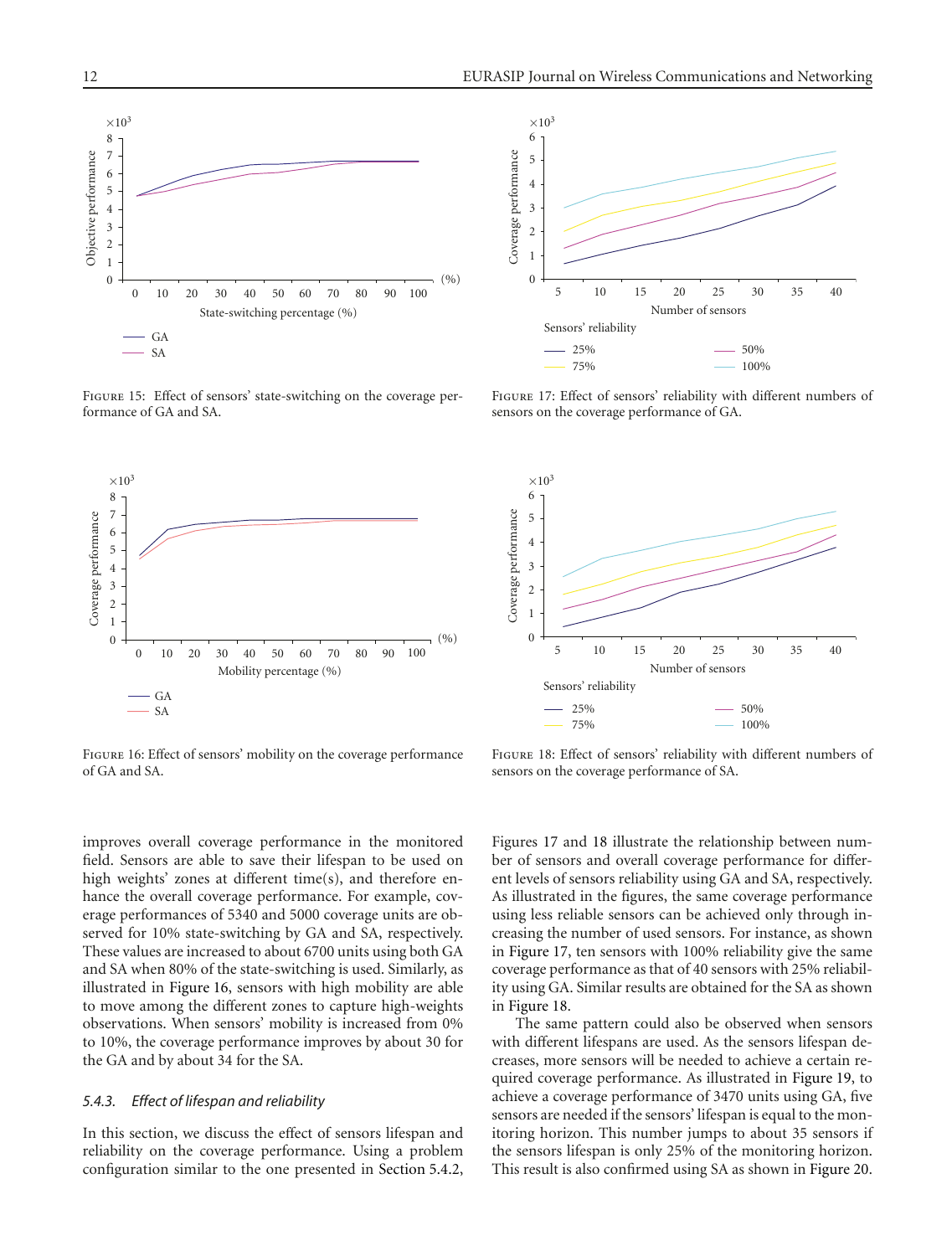

<span id="page-12-14"></span>Figure 19: Tradeoff between sensors' lifespan and number of sensors using GA.



<span id="page-12-15"></span>Figure 20: Tradeoff between sensors' lifespan and number of sensors using SA.

## <span id="page-12-12"></span>**6. CONCLUSION AND FUTURE WORK**

A modeling framework for the problem of deploying a set of heterogeneous sensors in a field with time-varying differential sensing requirements is presented. In this framework, the problem is formulated as mixed integer mathematical program with the objective to maximize coverage of a given field. A set of constraints is defined to ensure that sensors are not used beyond their capacity. Two metaheuristics are used to solve this problem. The first heuristic adopts a genetic algorithm (GA) approach while the second heuristic implements a simulated annealing (SA) algorithm. A set of experiments is used to illustrate capabilities of the developed models and to compare their performance. The results indicate that both GA and SA algorithms provide high-quality solutions in terms of objective function and running time. In addition, GA seems to yield better coverage performance than the SA. However, its running time was always higher in all considered experimental settings.

In this paper, sensors' lifetime, switching, and mobility capabilities are assumed to be deterministic. Their costs are also assumed to be given. For future research, these parameters could be related to a cost function that is based on the sensors' consumed energy. For example, the lifetime consumed energy may possibly associate with actual active duration of the sensor. The movement consumed energy of a sensor from one zone to another could be measured by the movement distance and the movement time. Furthermore, the state-switching energy could have a separate energy function for changing the sensor's state from on to off or vice versa.

## **ACKNOWLEDGMENT**

The authors would like to thank the anonymous reviewers for their feedback, suggestions, and comments.

# <span id="page-12-1"></span><span id="page-12-0"></span>**REFERENCES**

- [1] A. Mainwaring, J. Polastre, R. Szewczyk, D. Culler, and J. Anderson, "Wireless sensor networks for habitat monitoring," in *Proceedings of the 1st ACM International Workshop on Wireless Sensor Networks and Applications (WSNA '02)*, pp. 88–97, Atlanta, Ga, USA, September 2002.
- <span id="page-12-13"></span>[2] M. Kuorilehto, M. Hännikäinen, and T. D. Hämäläinen, "A survey of application distribution in wireless sensor networks," *EURASIP Journal on Wireless Communications and Networking*, vol. 2005, no. 5, pp. 774–788, 2005.
- <span id="page-12-2"></span>[3] N. T. Nguyen, S. Venkatesh, G. West, and H. H. Bui, "Multiple camera coordination in a surveillance system," *Acta Automatica Sinica*, vol. 29, no. 3, pp. 408–422, 2003.
- <span id="page-12-3"></span>[4] I. F. Akyildiz, W. Su, Y. Sankarasubramaniam, and E. Cayirci, "Wireless sensor networks: a survey," *Computer Networks*, vol. 38, no. 4, pp. 393–422, 2002.
- <span id="page-12-4"></span>[5] M. Ilyas and I. Mahgoub, *Handbook of Sensor Networks*, CRC Press, Boca Raton, Fla, USA, 2005.
- <span id="page-12-5"></span>[6] D. Estrin, L. Girod, G. Pottie, and M. Srivastava, "Instrumenting the world with wireless sensor networks," in *Proceedings of IEEE International Conference on Acoustics, Speech and Signal Processing (ICASSP '01)*, vol. 4, pp. 2033–2036, Salt Lake, Utah, USA, May 2001.
- <span id="page-12-6"></span>[7] D. Li, K. D. Wong, Y. H. Hu, and A. M. Sayeed, "Detection, classification, and tracking of targets," *IEEE Signal Processing Magazine*, vol. 19, no. 2, pp. 17–29, 2002.
- <span id="page-12-7"></span>[8] V. Chvátal, "A combinatorial theorem in plane geometry," *Journal of Computorial Theory (B)*, vol. 18, pp. 39–41, 1975.
- <span id="page-12-8"></span>[9] J. O'Rourke, "Galleries need fewer mobile guards: a variation on Chvátal's theorem," *Geometriae Dedicata*, vol. 14, no. 3, pp. 273–283, 1983.
- <span id="page-12-9"></span>[10] K. Chakrabarty, S. S. Iyengar, H. Qi, and E. Cho, "Grid coverage for surveillance and target location in distributed sensor networks," *IEEE Transactions on Computers*, vol. 51, no. 12, pp. 1448–1453, 2002.
- <span id="page-12-10"></span>[11] M. Cardei and J. Wu, "Coverage in wireless sensor networks," in *Handbook of Sensor Networks*, M. Ilyas and I. Mahgoub, Eds., CRC Press, Boca Raton, Fla, USA, 2004.
- <span id="page-12-11"></span>[12] V. Isler, S. Kannan, and K. Daniilidis, "Sampling based sensornetwork deployment," in *Proceedings of IEEE/RSJ International Conference on Intelligent Robots and Systems (IROS '04)*, vol. 2, pp. 1780–1785, Sendai, Japan, September-October 2004.